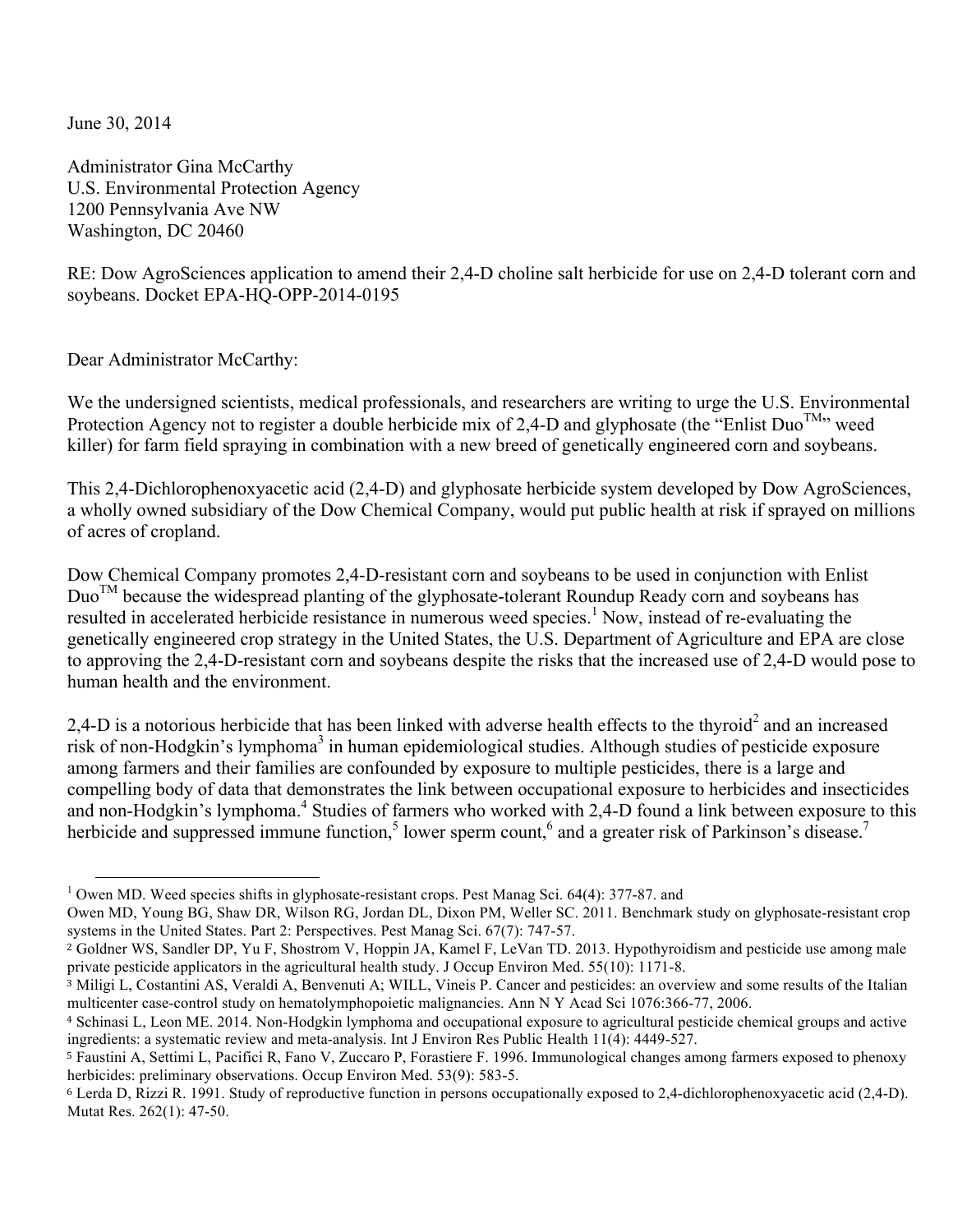These findings from human studies, whether small-scale, pilot studies or large cohort studies, point out significant risks from 2,4-D to human health even for the relatively healthy adults who work in agricultural jobs. Such risks would be much higher for young children, especially young children in residential communities, schools, and daycare centers near the 2,4-D-sprayed fields.

Also worrisome is the fact that the manufacturer did not conduct any toxicity tests for simultaneous exposure to the combination of 2,4-D and glyphosate, which could pose a much higher human and environmental toxicity risk than either herbicide alone. EPA acknowledges that, "there could be additional toxicological effects (synergistic or additive) because of the presence of two herbicides."8 Yet, the Agency disregarded these data gaps and both human and environmental toxicity concerns in its proposal to register the Enlist Duo™ herbicide.

If the EPA were to approve Dow's application for 2,4-D-glyphosate herbicide to be used on 2,4-D-resistant crops, USDA estimates at least a tripling of use of 2,4-D by 2020 compared to the present amounts used annually for agriculture in the United States.<sup>9</sup> The increase in 2,4-D spraying on corn and soybean fields would lead to pollution of food and water and increased drift of 2,4-D from the fields into nearby residential areas. The Dow Chemical Company claims that their 2,4-D choline salt formulation has low volatility and low drift. However, the large-scale, blanket spraying that has become standard practice with genetically engineered crops would make herbicide drift from sprayed fields into nearby residential areas and ecosystem habitats highly likely to occur.

In addition to putting human health at risk, increased 2,4-D spraying would harm the already-vulnerable ecosystems in intensely farmed regions of the United States; affect dozens of endangered species; and potentially contribute to the decline of pollinators and honeybees. EPA itself has identified these likely outcomes of 2,4-D spraying in the agency's ecological risk assessment for 2,4-D. Such direct and indirect effects of 2,4-D would have significant **negative** economic consequences.

Finally, increased 2,4-D application is likely to accelerate and exacerbate the evolution of yet more 2,4-Dresistant weeds.<sup>10</sup> This pattern is known as the "pesticide treadmill" when farmers end up using larger amounts of increasingly toxic chemicals to control herbicide-resistant weeds eventually requiring the use of different pesticides.

Decades of research have continuously demonstrated the risks of using 2,4-D, a notoriously toxic herbicide. Allowing large-scale 2,4-D spraying in combination with 2,4-D-tolerant genetically engineered crops would worsen the problem. We urge the EPA to do the right thing and deny the approval of the new mixtures of 2,4-D and glyphosate in order to protect human and environmental health.

<u> 1989 - Andrea Santa Andrea Andrea Andrea Andrea Andrea Andrea Andrea Andrea Andrea Andrea Andrea Andrea Andr</u>

<sup>7</sup> Tanner C, Ross G, Jewell S, Hauser R, Jankovic J, Factor S, Bressman S, Deligtisch A, Marras C, Lyons K, Bhudhikanok G, Roucoux D, Meng C, Abbot R, Langston W. 2009. Occupation and Risk of Parkinsonism. Arch. Neurol. 66(9): 1106-13.

<sup>8</sup> EPA (U.S. Environmental Protection Agency). 2013. EFED (Environmental Fate and Effects Division) Environmental Risk Assessment of Proposed Label for Enlist (2,4-D Choline Salt), New Uses on Soybean with DAS 68416-4 (2,4-D Tolerant) and Enlist (2,4-D + Glyphosate Tolerant) Corn and Field Corn. Docket EPA-HO-OPP-2014-0195.

<sup>&</sup>lt;sup>9</sup> USDA (U.S. Department of Agriculture). 2013. Dow AgroSciences Petitions (09-233-01p, 09-349-01p, and 11-234-01p) for Determinations of Nonregulated Status for 2,4-D-Resistant Corn and Soybean Varieties. Draft Environmental Impact Statement. <sup>10</sup> Mortensen, DA, JF Egan, BD Maxwell, MR Ryan, and RG Smith. 2012. Navigating a Critical Juncture for Sustainable Weed Management. BioScience, 62: 75-84.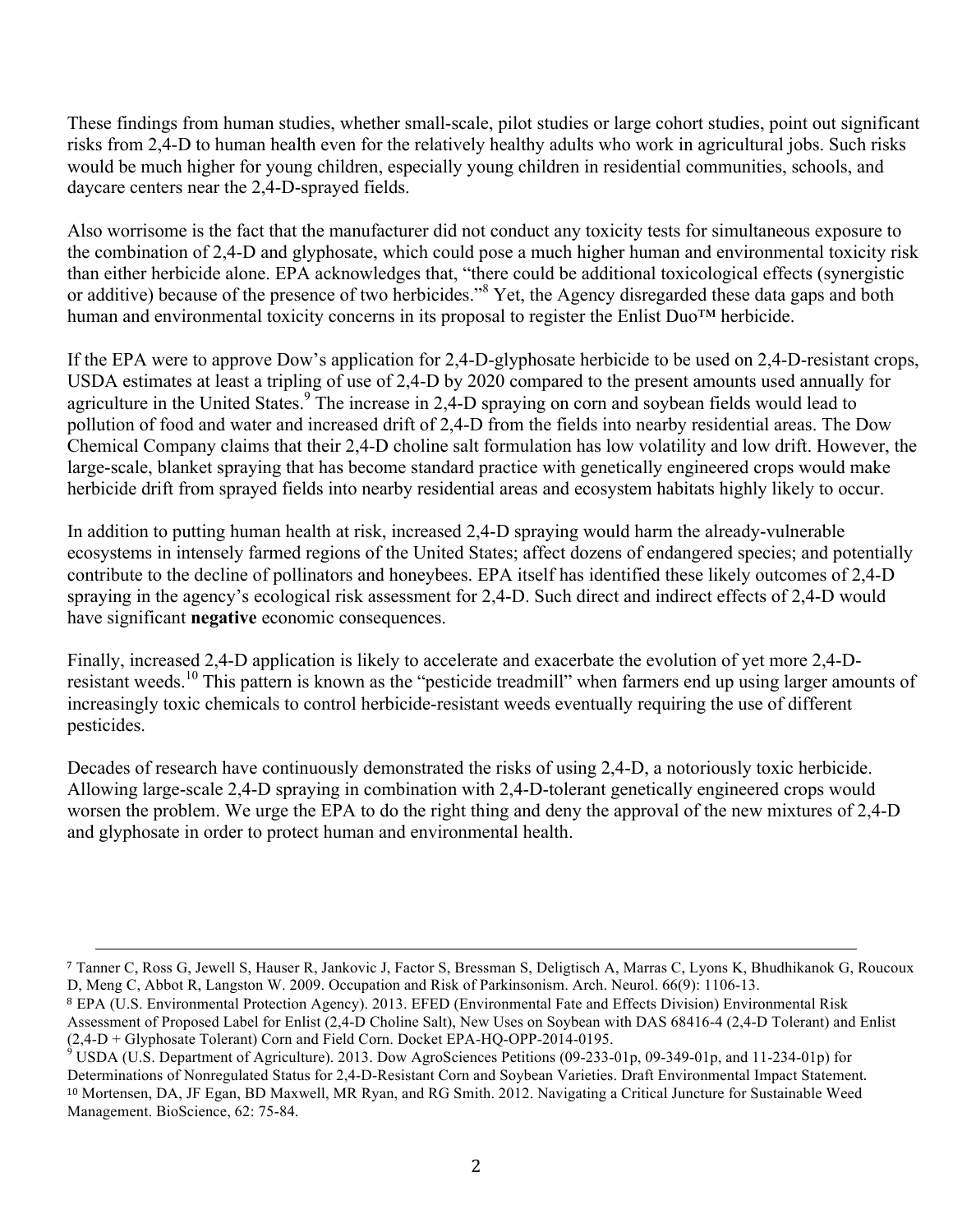## Sincerely,

Toni Bark, M.D., MHEM, LEED AP Founder and Medical Director Center for Disease Prevention and Reversal

Charles Benbrook, Ph.D. Research Professor Center for Sustaining Agriculture and Natural Resources Washington State University

Alison Bleaney, M.B., Ch.B., FACRRM Medical Practitioner National Toxics Network, Tasmanian Environmental Health Network, Doctors for America

David O. Carpenter, M.D. **Director** Institute for Health and the Environment at Albany

Lynn Carroll, Ph.D. Senior Scientist TEDX, The Endocrine Disruption Exchange

Margaret Christensen, M.D., FACOG Adjunct Faculty, President Institute for Functional Medicine, Christensen Center for Whole Life Health

Theo Colborn, Ph.D. President Emeritus TEDX, The Endocrine Disruption Exchange

Johanna Congleton, MSPH, Ph.D. Senior Scientist Environmental Working Group

Martin Donohue, M.D., FACP Adjunct Associate Professor; Member; Senior Physician School of Community Health, Portland State University; Social Justice Committee & Board of Advisors, Physicians for Social Responsibility; Internal Medicine, Kaiser Sunnyside Medical Center Diane Drum, R.N., AE-C Multnomah County Environmental Health

Mary Eubanks, Ph.D. Adjunct Professor Dept. of Biology, Duke University

Elizabeth Frost, M.D. Medical Practitioner Hennepin County Medical Center (HCMC)

Robert M. Gould, M.D. President San Francisco Bay Area Chapter, Physicians for Social Responsibility

Michael Hansen, Ph.D. Senior Scientist Consumers Union

Carol Kwiatkowski, Ph.D. Executive Director TEDX, The Endocrine Disruption Exchange

Philip J. Landrigan, M.D. Dean for Global Health Ethel H. Wise Professor and Chairman Department of Preventive Medicine Professor of Pediatrics Director, Children's Environmental Health Center Icahn School of Medicine at Mount Sinai

Chensheng (Alex) Lu, Ph.D. Associate Professor of Environmental Exposure Biology Dept. of Environmental Health, Harvard School of Public Health

Rob McConnell, M.D. Professor of Preventative Medicine University of Southern California